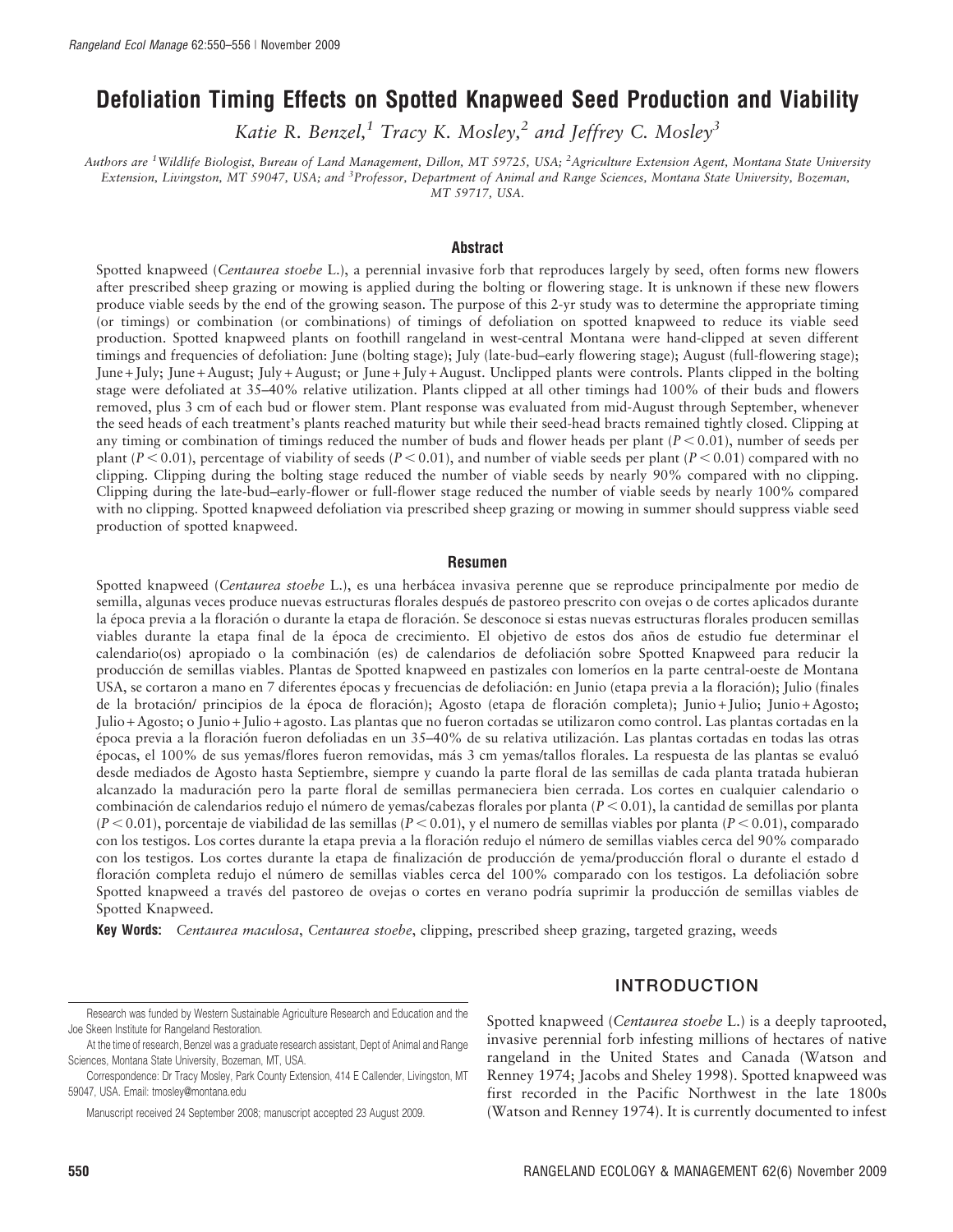every US state except Alaska, Texas, Oklahoma, and Mississippi (US Department of Agriculture, Natural Resources Conservation Service [USDA, NRCS] 2008) and causes severe economic impacts. In Montana alone, more than US\$42 million is lost annually to Montana's economy in direct and indirect costs associated with spotted knapweed (Hirsch and Leitch 1996). Unlike most other invasive species, spotted knapweed does not require disturbance to invade an area. It can readily establish itself on pristine rangelands (Tyser and Key 1988). Spotted knapweed is capable of forming large monocultures, lowers plant diversity (Tyser and Key 1988), decreases the abundance and diversity of native soil microbes (Broz et al. 2007), reduces livestock and wildlife forage (Watson and Renney 1974; Harris and Cranston 1979; Thompson 1996), and increases surface water runoff and sediment yield (Lacey et al. 1989).

Spotted knapweed is a prolific seed producer, producing 5 000-40 000 seeds $\cdot$ m<sup>-2</sup> each year (Sheley et al. 1998), with current years' seeds averaging 60–82% viability (Jacobs and Sheley 1998). Seeds can remain viable in the soil for at least 8 yr (Davis et al. 1993). Herbicides are commonly used for spotted knapweed control; however, chemical control is hampered by reinfestation from seed reserves in the soil (Nolan and Upadhyaya 1988). High seed output and seed longevity in the soil make long-term control of spotted knapweed difficult and expensive (Schirman 1981; Griffith and Lacey 1991; Davis et al. 1993). One key to suppressing a noxious weed is preventing its reproduction (DiTomaso 2000).

Prescribed sheep grazing is a useful method of spotted knapweed control (Olson et al. 1997), especially when mechanical, cultural, biological, and chemical methods are restricted or constrained by environmental or economic concerns (Olson and Lacey 1994). Sheep grazing is well suited for spotted knapweed control because sheep usually prefer forbs over grasses (Hanley 1982), sheep are adapted to grazing steep topography (Olson and Lacey 1994), and sheep have a cleft upper lip and narrow muzzle, allowing greater selectivity of plant parts (Arnold and Dudzinski 1978). For example, relative utilization of spotted knapweed by sheep averaged 35% to 50% in June or July, whereas relative utilization of desirable graminoid forage averaged only 15% except under exceptionally hot and dry conditions (Thrift et al. 2008). Sheep grazing of this noxious weed may decrease its competitiveness with native grasses (Olson and Wallander 2001).

Sheep readily ingest spotted knapweed buds and flower heads throughout summer (Olson and Wallander 2001), and removal of spotted knapweed buds, flower heads and seed heads by sheep grazing can reduce spotted knapweed seed production. For example, three summers of sheep grazing in southwestern Montana reduced the number of viable spotted knapweed seeds in the seed bank by 54%, whereas the number of viable spotted knapweed seeds in the soil of the ungrazed control site increased 88% during the same 3-yr period (Olson et al. 1997). Mowing during the flowering stage or bud and flowering stage reduced spotted knapweed seed germination from 91% to 19%, and mowing during the bud stage, flowering stage, or the bud-and-flowering stage reduced the number of seed-producing spotted knapweed plants by 91% (Watson and Renney 1974).

However, spotted knapweed produces new, additional flowers before the end of the growing season after being

defoliated during the bolting or flowering stages (Watson and Renney 1974). Research has yet to determine if these new flowers produce viable seed. Because spotted knapweed is a prolific seed producer, optimizing the timing (or timings) of defoliation to reduce its viable seed production and consequent input into the seed bank would improve the efficacy of prescribed sheep grazing or mowing for spotted knapweed control. The objective of our research was to determine the appropriate timing (or timings) or combination (or combinations) of timings of spotted knapweed defoliation to reduce its viable seed production.

## MATERIALS AND METHODS

#### Study Area

This 2-yr study was located 5 km east of Helmville, Montana (lat  $46^{\circ}98'$ N, long  $113^{\circ}05'$ W). The ecological site is Silty, in the 380–480-mm precipitation zone (USDA, NRCS 2007). Elevation at the site is about 1 400 m, and the site is classified as a rough fescue (Festuca campestris Rydb.)/bluebunch wheatgrass (Pseudoroegneria spicata [Pursh] A. Love) habitat type (Mueggler and Stewart 1980). The 30-yr average annual precipitation is 318 mm, with 56% occurring as rain between May and September (Western Regional Climate Center [WRCC] 2008). The 30-yr average minimum and maximum temperatures are  $3.8^{\circ}$ C and  $21.8^{\circ}$ C in June,  $5.3^{\circ}$ C and  $26.6^{\circ}$ C in July, 4.1<sup>o</sup>C and 26.7<sup>o</sup>C in August, and  $-0.3$ <sup>o</sup>C and 20.7<sup>o</sup>C in September, respectively. In addition to spotted knapweed, which is the dominant forb, common forbs included lupine (Lupinus spp.), western yarrow (Achillea millefolium L.), yellow salsify (Tragopogon dubius Scop.), common dandelion (Taraxacum officinale G. H. Weber ex Wiggers), and wild onion (Allium spp.). Idaho fescue (Festuca idahoensis Elmer), green needlegrass (Nassella viridula [Trin.] Barkworth), Sandberg bluegrass (*Poa secunda* J. Presl), and bluebunch wheatgrass are the predominant grass species. Mountain big sagebrush (Artemisia tridentata Nutt. subsp. vaseyana [Rydb.] Beetle) is the dominant shrub on the site.

#### **Treatments**

Eighty single-stem spotted knapweed plants between 23 cm and 36 cm in height were selected each year (2006 and 2007) on a site moderately infested with spotted knapweed (36% of vegetative composition; Thrift et al. 2008). The areas containing the 80 plants  $(286 \text{ m}^2)$  were fenced with 1.8-m-tall welded wire panels to exclude ungulate grazing. The 2007 exclosure was located about 75 m from the 2006 exclosure to ensure that results from the two years were independent. Individual plants were located a minimum of 1 m apart, and identification tags were placed at the base of each stem. Before the initial clipping treatment in June each year, to account for potential competition surrounding each treatment plant, percentage of canopy cover of spotted knapweed, lupine, and perennial graminoids were estimated inside a 1-m-diameter  $(0.79-m^2)$ circular plot surrounding each plant, and the initial height of each treatment plant was measured to the nearest centimeter. Eight hand-clipped treatments emulating observed sheep grazing behavior were applied to the individual spotted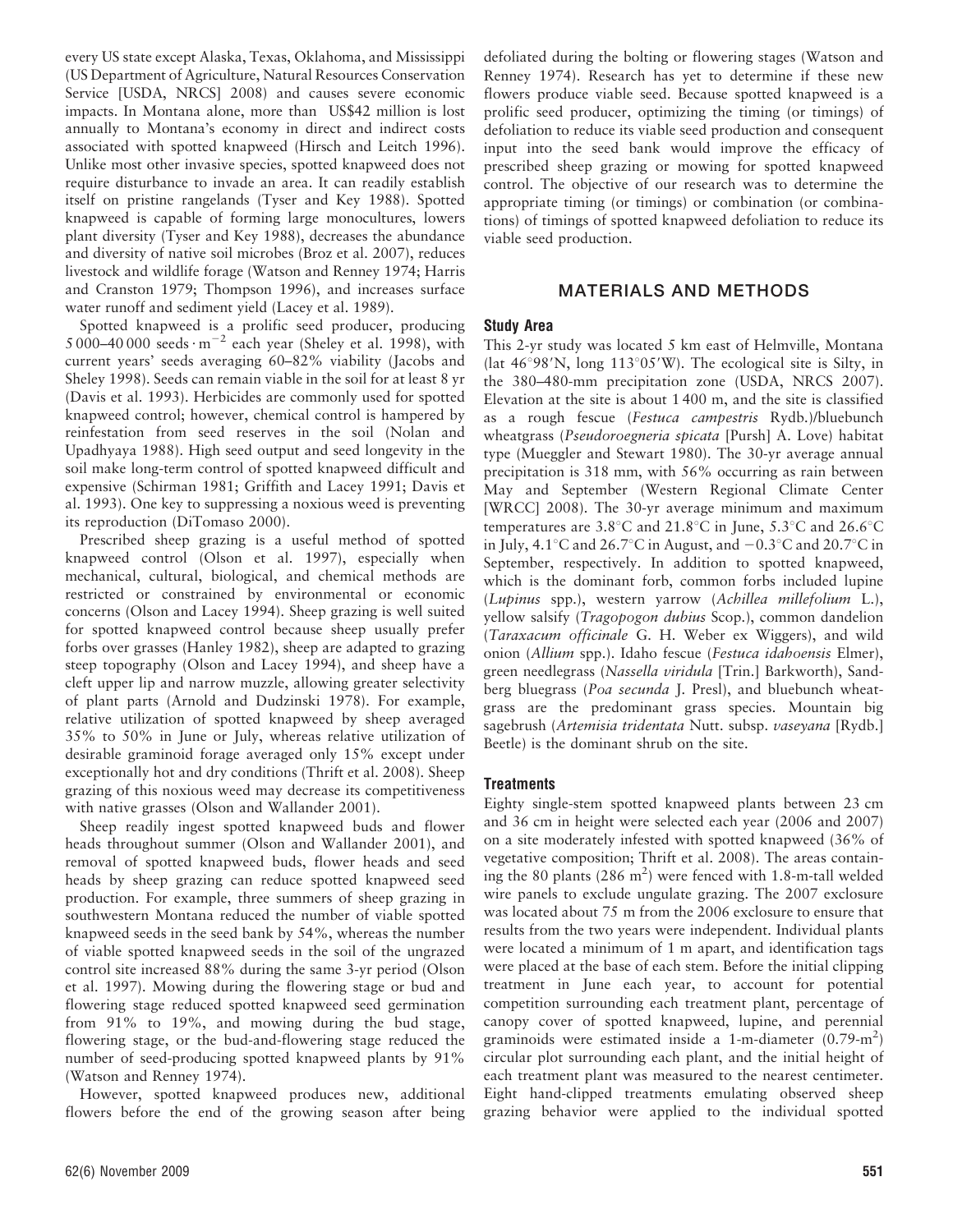knapweed plants, with 10 plants included in each of the eight treatments  $(n = 80 \text{ plants} \cdot \text{yr}^{-1})$ .

Spotted knapweed plants were clipped either in mid-June (bolting stage); mid-July (late-bud–early flowering stage); mid-August (full-flowering stage); mid-June + mid-July; mid-June + mid-August; mid-July + mid-August; or mid-June + mid-July + mid-August. Unclipped plants were controls. Plants clipped in the bolting stage were defoliated at 35–40% relative utilization. Plants clipped at all other timings had 100% of their buds and flowers removed, plus 3 cm of stem below each bud or flower. The 35–40% relative utilization level during the bolting stage was determined by a previous study at the same study site, in which the relative utilization of spotted knapweed by sheep grazing on a landscape scale was 35–40% during the bolting stage (Thrift et al. 2008). The 3 cm of foliage clipped beneath the buds or flowers was based on personal observations of how sheep graze spotted knapweed buds and flowers. Clipping treatments in July or August alone resulted in less relative utilization of spotted knapweed than in the June treatment. Overall, clipping in June, July, or August resulted in light defoliation intensity  $( \leq 40\%$  relative utilization) on spotted knapweed plants.

## Response Variables

Response variables in this study included the following: 1) number of buds and flowers per plant; 2) number of doughy, intermediate, and mature seeds per plant; 3) total number of seeds per plant; 4) percentage of viability of doughy, intermediate, and mature seeds; 5) number of viable doughy, intermediate, and mature seeds per plant; and 6) total number of viable seeds per plant. Spotted knapweed plant response was evaluated whenever each treatment's plants reached senescence (mid-August through September), when seeds were developed to their fullest possible extent but while seed-head bracts remained closed, and before seed dispersal (Watson and Renney 1974; Schirman 1981).

Number of Buds and Flower Heads. For each treatment, the number of buds and flower heads per plant was counted prior to being collected. Immature buds, distinguished from newly forming leaves by visible bracts, were included in the final count. The number of buds and flower heads with evidence of gall fly (Urophora quadrifasciata [Meigen]) damage was recorded during bud and flower head collection.

**Number of Seeds.** The number of doughy, intermediate, and mature seeds per plant and total number of seeds per plant were counted in the laboratory. Seeds were extracted from seed heads using a rub board. Seeds from each plant were then divided into three developmental stages: 1) doughy (tiny, flat, seed coat nearly translucent), 2) intermediate (medium-sized, somewhat filled, seed coat light brown), and 3) mature (large, full and rounded, seed coat hard and black) and were counted by stage. Total number of seeds per plant was calculated by adding the number of seeds in each of the three developmental stages. When seeds were extracted from seed heads in the laboratory, the number of seed heads with evidence of gall fly damage was recorded.

Percentage of Viability of Seeds. Seeds were tested for viability using the tetrazolium test (Peters 2004). Three subsamples from each of the doughy, intermediate, and mature developmental stages of each treatment plant were used. Seeds within a given developmental stage were randomly assigned to one of three subsamples. Each subsample contained either 20 seeds or one-third of the total number of seeds in that developmental stage, whichever was greater. Percentage of viability was calculated by averaging the proportion of viable seeds in each of the three subsamples.

Number of Viable Seeds. The number of viable doughy, intermediate, and mature seeds per plant and the total number of viable seeds per plant were determined using values from the number of seeds per plant and the percentage of viability of seeds. The number of viable doughy, intermediate, and mature seeds was calculated by multiplying the number of seeds in each developmental stage by the percentage of viability of seeds in each respective developmental stage. Total number of viable seeds per plant was calculated by summing the number of viable seeds in the three developmental stages.

## Statistical Analysis

Experimental design for this study was completely randomized. Treatments were arranged in an  $8 \times 2$  factorial arrangement, with eight timings or combinations of timings of defoliation and two years. The statistical model included year, timing of defoliation, and year  $\times$  timing interaction. Individual plants were the experimental units.

Data were analyzed using the GLM procedure of SAS (SAS Institute 2004). Percentage data and nonpercentage data that were not normally distributed were arcsine- and square root– transformed, respectively, to stabilize variances and better approximate normal distribution of residuals (Steel and Torrie 1980; Kuehl 2000). Means and standard errors presented in the text and tables are from untransformed data. Analysis of covariance was used to compare responses among treatments. Percentage of canopy cover of spotted knapweed, lupine, and perennial graminoids; percentage of buds and flowers with evidence of gall fly damage; and initial plant height were used as covariables in the analyses. Fisher's Protected LSD Test was used to compare treatment means (Steel and Torrie 1980), and differences were considered significant at  $P \le 0.05$ .

# RESULTS

Spotted knapweed produced new buds and flowers after plants were clipped once, twice, or three times during summer. However, all seven clipping treatments reduced the number of buds and flower heads present at the end of the growing season compared with no clipping ( $P < 0.01$ ). Clipped plants produced 73–98% fewer buds and flower heads than unclipped plants (Table 1).

All seven clipping treatments also reduced seed production by spotted knapweed. The number of doughy seeds, intermediate seeds, mature seeds, and total seeds were all reduced by clipping ( $P < 0.01$ ). Clipping in June during the bolting stage reduced the total number of seeds 75–81%, whereas clipping at all other times or combinations of timings reduced the total number of seeds produced 98–100% (Table 2).

No doughy seeds were viable throughout the study. Clipping in June during the bolting stage reduced percentage of viability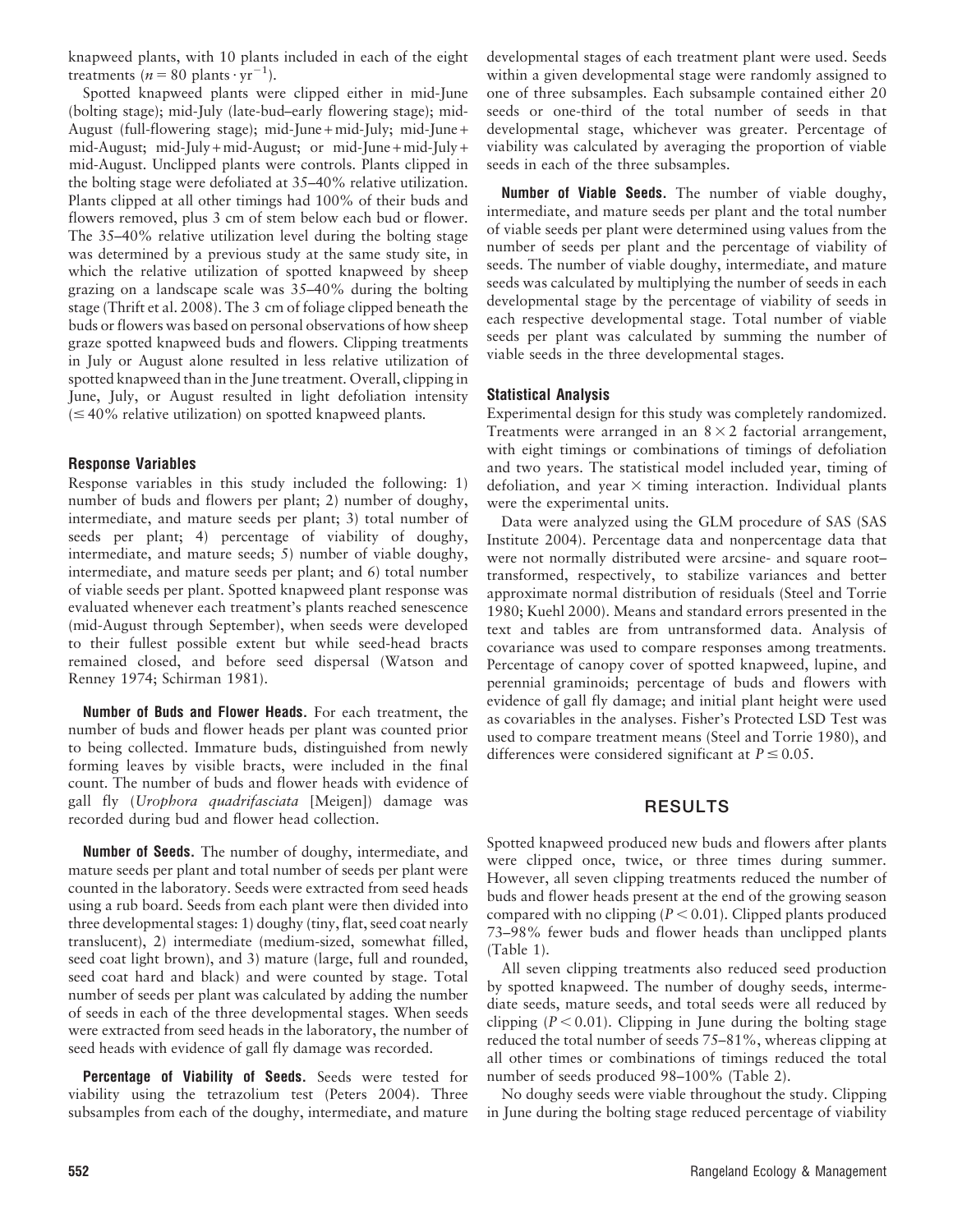**Table 1.** Number of buds and flower heads ( $\pm$  SE) produced per spotted knapweed plant after defoliation at different timings and combinations of timings on foothill rangeland in western Montana.

|                        | Year                       |                |               |  |  |  |
|------------------------|----------------------------|----------------|---------------|--|--|--|
| Treatment              | 2006                       | 2007           | Mean          |  |  |  |
|                        | $(No. \cdot plant^{-1})$ - |                |               |  |  |  |
| Control                | 23.8 (3.4) $a^1$           | 19.1 $(3.4)$ a | $21.3(2.4)$ a |  |  |  |
| June <sup>2</sup>      | 7.8(1.5) b                 | 4.0 $(0.7)$ b  | 5.9(0.9) b    |  |  |  |
| July <sup>3</sup>      | $8.2$ (2.1) b              | $2.7(1.0)$ bc  | 5.5(1.3) b    |  |  |  |
| August <sup>4</sup>    | 2.6(0.6)c                  | $1.9(0.6)$ cd  | 2.3(0.4)c     |  |  |  |
| $June + July$          | 4.2 $(2.2)$ c              | $2.2(1.2)$ ce  | 3.3(1.3)c     |  |  |  |
| $June + August$        | $0.3(0.2)$ d               | $0.3(0.2)$ de  | $0.3(0.1)$ d  |  |  |  |
| $July + August$        | $1.9(0.9)$ cd              | $1.4(0.6)$ cd  | $1.7(0.5)$ ce |  |  |  |
| $June + July + August$ | $0.3(0.2)$ d               | $0.4(0.2)$ de  | $0.4(0.1)$ de |  |  |  |

<sup>1</sup>Means within columns followed by the same letter are not different ( $P > 0.05$ ).

<sup>2</sup>Spotted knapweed in bolting stage.

<sup>3</sup>Spotted knapweed in late-bud–early-flower stage.

4 Spotted knapweed in full-flower stage.

of intermediate seeds  $57\%$  ( $P < 0.01$ ), whereas clipping at all other timings or combinations of timings reduced percentage of viability of intermediate seeds 99% compared with no clipping  $(P < 0.01$ ; Table 3). All seven clipping treatments also reduced the percentage of viability of mature seeds. Clipping in June during the bolting stage reduced percentage of viability of mature seeds 23–58%, whereas clipping at all other timings or combinations of timings reduced percentage of viability of mature seeds 58–99.6% (Table 3).

The numbers of viable intermediate, mature, and total seeds were all reduced by clipping ( $P < 0.01$ ). Clipping in June during the bolting stage reduced the total number of viable seeds nearly 90% compared with no clipping (Table 4). Clipping in July during the late-bud–early-flower stage, clipping in August during the full-flower stage, or clipping at any combination of timings reduced the total number of viable seeds almost 100% compared with no clipping (Table 4).

#### **DISCUSSION**

All defoliation treatments in our study reduced the number of viable seeds produced by spotted knapweed. This finding helps explain why a previous study in southwestern Montana reported that more viable spotted knapweed seeds were recovered from seed bank soil cores from ungrazed areas than from areas that were grazed by sheep in mid-June, July, and early September (Olson et al. 1997). Our results indicate that viable seed production of spotted knapweed is most effectively suppressed by defoliation during either the late-bud–earlyflower stage or the full-flower stage.

Our findings of the appropriate time for defoliation align favorably with results from studies of sheep foraging behavior when sheep prescriptively graze within spotted knapweed infestations. Sheep readily consume the buds and flower heads of spotted knapweed, including during late summer (Olson and Wallander 2001). In western Montana, sheep prescriptively grazed on a landscape scale in July or August commonly consume  $> 90\%$  of spotted knapweed buds and flower heads (J. Mosley, unpublished data, 2007). Sheep in moderate to

heavy spotted knapweed infestations typically consume less graminoids and more spotted knapweed when prescribed sheep grazing occurs in the late-bud–early-flower stage rather than the bolting stage (Thrift et al. 2008). The late-bud–early-flower stage and the full-flower stage of spotted knapweed usually occur after rangeland graminoids have set seed and become less palatable and less vulnerable to defoliation (Olson et al. 1997; Thrift et al. 2008), but while the forage volume and nutritive value of spotted knapweed remain high (Olson and Wallander 2001; Thrift et al. 2008). It should be noted that 22% of mature spotted knapweed seeds remain viable after passing through the digestive system of a sheep (Wallander et al. 1995). However, mature spotted knapweed seeds are not formed until postflowering in mid-August (Watson and Renney 1974); therefore, if grazing sheep ingest spotted knapweed buds and flower heads before the full-flower stage, sheep will not ingest nor excrete viable seeds, nor collect viable seeds in their wool.

Spotted knapweed plants that were hand-clipped in our study responded similarly to spotted knapweed plants in other studies that were defoliated by prescribed sheep grazing. For example, clipping in our study during the bolting stage or late-bud–earlyflower stage reduced the number of buds and flower heads 73%, whereas clipping during the full-flower stage reduced the number of buds and flower heads 89% compared with unclipped plants. Similarly, Cox (1989) observed that when prescribed sheep grazing was applied in western Montana during the rosette stage (June 1) or the late-bolting–early-bud stage (July 1), there was a 68% and 80% reduction, respectively, in the number of plants that flowered. Fewer seed heads were also present at the end of the growing season in southeastern Idaho when prescribed sheep grazing was applied during the flowering stage than during the bolting or rosette stages (Launchbaugh and Hendrickson 2001).

Clipping effects in our study compare favorably with previous studies of mowing treatments within spotted knapweed infestations. Mowing during the full-flower stage reduced spotted knapweed seed germination 71% in western Canada (Watson and Renney 1974). In southwestern Montana, Rinella et al. (2001) reported that 3 yr of mowing during the late-flowering– seed-set stage (late August) reduced spotted knapweed canopy cover 83–85% and reduced the density of adult spotted knapweed plants 65–88%. Furthermore, mowing once each year during the late-flowering–seed-set stage suppressed spotted knapweed as much as mowing two, three, or 10 times per summer. The late-flowering–seed set stage recommended for mowing by Rinella et al. (2001) is a slightly more advanced phenological stage than the late-bud–early-flower stage or the full-flower stage that we found optimal for suppressing viable seed production of spotted knapweed. Rinella et al. (2001) did not evaluate mowing only once during either the late-bud–earlyflower stage or the full-flower stage, but we suspect that mowing during these phenological stages would suppress spotted knapweed as much or more than mowing during the lateflowering–seed-set stage. Spotted knapweed plants in the latebud–early flower stage or the full-flower stage have greater numbers of actively growing meristems than plants in more advanced phenological stages. Following defoliation, the active meristems act as sinks and draw more photosynthate (Briske and Richards 1995). Plants defoliated late in the growing season may have insufficient time before dormancy to replenish the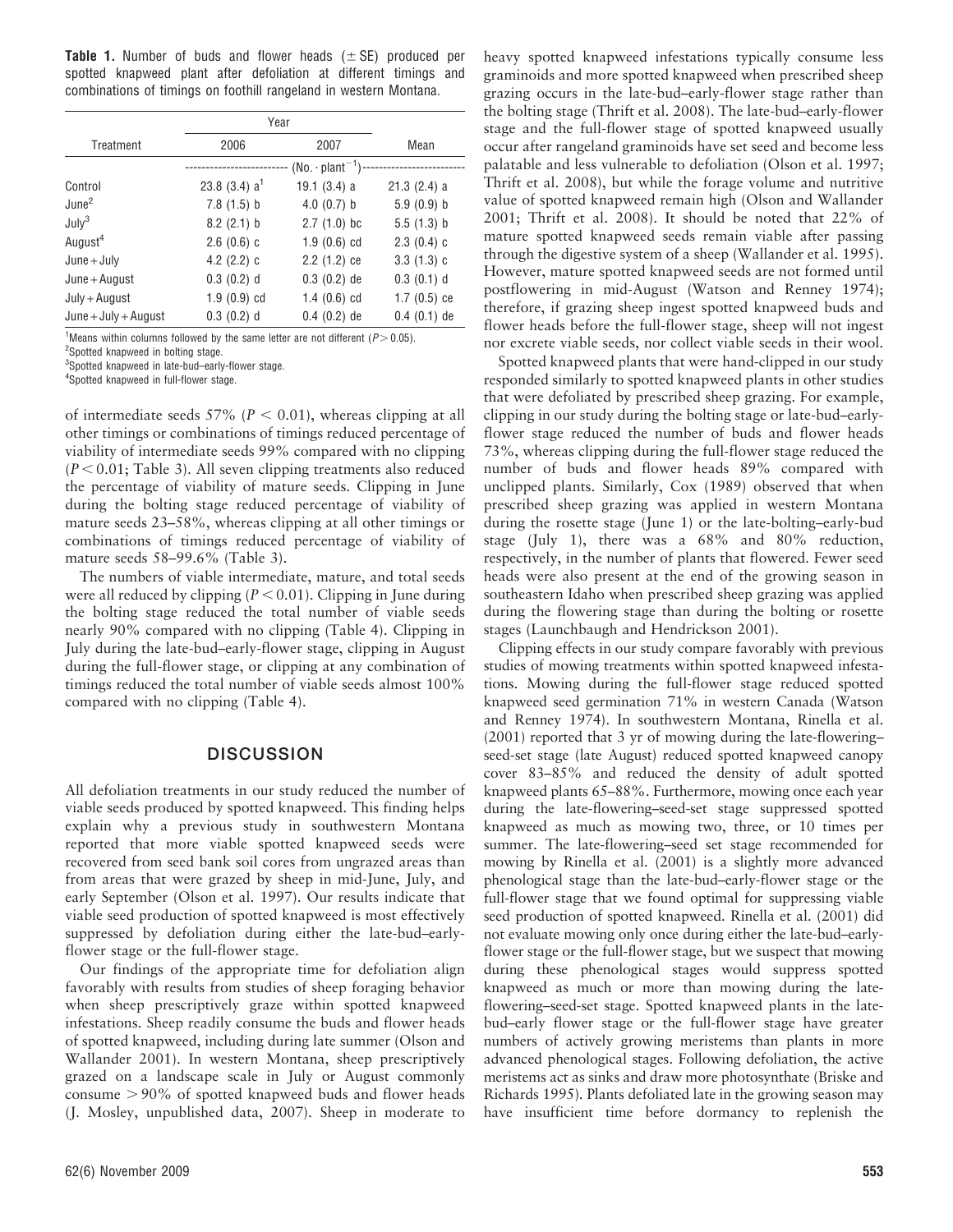|              |                        | Year               |                          |                  |
|--------------|------------------------|--------------------|--------------------------|------------------|
| Seed stage   | Treatment              | 2006               | 2007                     | Mean             |
|              |                        |                    | $(No. \cdot plant^{-1})$ |                  |
| Doughy       | Control                | 144.9 (30.4) $a^1$ | 155.5 (28.2) a           | 150.5 (20.1) a   |
|              | June <sup>2</sup>      | 61.1 (16.9) b      | 34.2 (9.6) b             | 47.7 (9.9) b     |
|              | July <sup>3</sup>      | 13.5 $(7.9)$ c     | 6.6 $(2.9)$ c            | 10.1 $(4.2)$ c   |
|              | August <sup>4</sup>    | 0 <sub>c</sub>     | 0 <sub>c</sub>           | 0 d              |
|              | $June + July$          | 16.0 (13.8) c      | 1.6 $(1.6)$ c            | 9.2 (7.3) cd     |
|              | June + August          | 0 <sub>c</sub>     | 0 <sub>c</sub>           | 0 d              |
|              | July + August          | 0.3(0.3)c          | 1.2 $(1.2)$ c            | $0.8(0.6)$ d     |
|              | $June + July + August$ | $0\,$ c            | $0\,$ c                  | 0 d              |
| Intermediate | Control                | 20.4(3.5) a        | 29.0 (6.9) a             | 24.9(4.0) a      |
|              | June                   | 6.9 $(2.5)$ b      | 2.0(0.5) b               | 4.5 $(1.4)$ b    |
|              | July                   | $3.3$ (2.4) bc     | $1.3(0.9)$ bc            | 2.3(1.3)c        |
|              | August                 | 0 <sub>c</sub>     | 0 <sub>c</sub>           | 0 d              |
|              | $June + July$          | 1.3(1.3)c          | 0 <sub>c</sub>           | $0.7(0.7)$ cd    |
|              | June + August          | 0 <sub>c</sub>     | 0 <sub>c</sub>           | 0 <sub>cd</sub>  |
|              | $July + August$        | 0 <sub>c</sub>     | 0 <sub>c</sub>           | 0 d              |
|              | $June + July + August$ | 0 <sub>c</sub>     | $0\,$ c                  | 0 d              |
| Mature       | Control                | 196.9 (35.1) a     | 24.7 (6.3) a             | 106.3 $(26.1)^5$ |
|              | June                   | 22.6 $(7.1)$ b     | 4.5 $(2.6)$ b            | 13.6(4.2)        |
|              | July                   | 0.5(0.5)c          | $1.9(0.9)$ bc            | 1.2(0.5)         |
|              | August                 | 0 <sub>c</sub>     | 0 <sub>c</sub>           | $\pmb{0}$        |
|              | $June + July$          | 0.1(0.1)c          | 0 <sub>c</sub>           | 0.1(0.1)         |
|              | June + August          | 0 <sub>c</sub>     | 0 <sub>c</sub>           | 0                |
|              | July + August          | 0 <sub>c</sub>     | 0 <sub>c</sub>           | 0                |
|              | $June + July + August$ | 0 <sub>c</sub>     | 0 <sub>c</sub>           | $\mathbf 0$      |
| Total        | Control                | 362.2 (61.8) a     | 209.2 (37.5) a           | 281.7 $(38.7)^5$ |
|              | June                   | $90.6$ (22.5) b    | 40.7 (11.5) b            | 65.7 (13.6)      |
|              | July                   | 17.3 $(9.8)$ c     | 9.8(4.4)c                | 13.6(5.3)        |
|              | August                 | 0 <sub>c</sub>     | 0 <sub>de</sub>          | $\pmb{0}$        |
|              | $June + July$          | 17.4 (15.2) c      | $1.6(1.6)$ cd            | 9.9(8.1)         |
|              | June + August          | $0\,$ c            | 0de                      | $\mathbf 0$      |
|              | July + August          | 0.3(0.3)c          | 1.2 $(1.2)$ ce           | 0.8(0.6)         |
|              | $June + July + August$ | $0\,$ c            | 0de                      | $\pmb{0}$        |

|  | Table 2. Number of doughy, intermediate, and mature spotted knapweed seeds ( $\pm$ SE) per plant produced after defoliation at different timings and |  |  |  |
|--|------------------------------------------------------------------------------------------------------------------------------------------------------|--|--|--|
|  | combinations of timings on foothill rangeland in western Montana.                                                                                    |  |  |  |

<sup>1</sup> Means in the same column within seed stage followed by the same letter are not different ( $P > 0.05$ ).

<sup>2</sup>Spotted knapweed in bolting stage.

3 Spotted knapweed in late-bud–early-flower stage.

4 Spotted knapweed in full-flower stage.

<sup>5</sup>Treatment-by-year interaction ( $P \le 0.05$ ).

photosynthate that was allocated to the active meristems immediately following defoliation, resulting in weakened plants entering dormancy with fewer carbon reserves (Dahl 1986).

Intermediate seeds and mature seeds from unclipped spotted knapweed plants in our study averaged 35% and 89% viability, respectively, whereas the weighted average of intermediate and mature seed viability from unclipped plants was 69%. This result compares favorably with previous reports of 60–82% viability of current years' seeds (Jacobs and Sheley 1998).

Our clipping treatments reduced spotted knapweed seed production more in 2007 than 2006. It is well established that spotted knapweed produces fewer seeds in drier years (Schirman 1981; Sheley et al. 1998), and it appears that our clipping treatments more effectively reduced spotted knapweed seed production when combined with less crop-year precipitation in 2007. In the Intermountain Region, the crop year begins 1 July and ends 30 June of the following year (Sneva and Hyder 1962; Sneva and Britton 1983). However, precipitation in July and August is typically very low and does not promote plant growth, therefore a crop year beginning 1 September and ending 30 June may be more appropriate for assessing the influence of precipitation on rangeland plant productivity in this region (Sneva and Hyder 1962; Sneva and Britton 1983). On our study site, precipitation in the 2007 crop year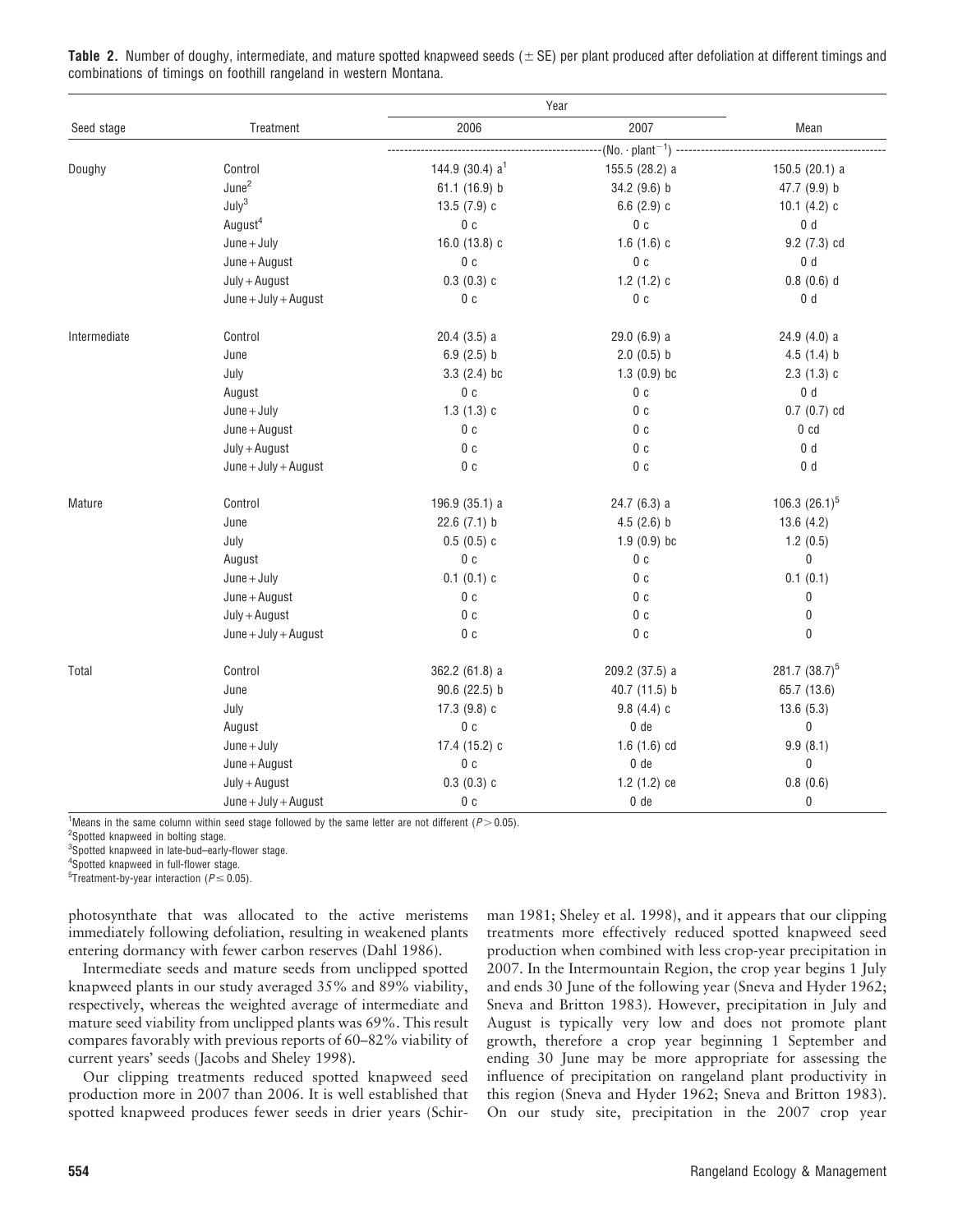Table 3. Viability (%) of intermediate and mature spotted knapweed seeds ( $\pm$  SE) per plant produced after defoliation at different timings and combinations of timings on foothill rangeland in western Montana.

Table 4. Number of viable intermediate and mature spotted knapweed seeds ( $\pm$  SE) produced per plant after defoliation at different timings and combinations of timings on foothill rangeland in western Montana.

|              |                        | Year           |                                            |                            |
|--------------|------------------------|----------------|--------------------------------------------|----------------------------|
| Seed stage   | Treatment              | 2006           | 2007                                       | Mean                       |
|              |                        |                |                                            |                            |
| Intermediate | Control                |                | 25.0 (7.4) $a^1$ 44.8 (7.4) a 35.4 (5.6) a |                            |
|              | June <sup>2</sup>      |                | 13.5 (6.7) b 16.7 (10.2) b 15.1 (5.9) b    |                            |
|              | July <sup>3</sup>      | 0 c            |                                            | 6.0 (6.0) bc $3.0$ (3.0) c |
|              | August <sup>4</sup>    | 0 c            | 0 <sub>c</sub>                             | 0 <sub>c</sub>             |
|              | $June + July$          | 0 <sub>c</sub> | 0 c                                        | 0 c                        |
|              | $June + August$        | 0 <sub>c</sub> | 0 c                                        | 0 c                        |
|              | $July + August$        | 0 c            | 0 c                                        | 0 c                        |
|              | $June + July + August$ | 0с             | 0 c                                        | 0с                         |
| Mature       | Control                | 89.0 (2.0) a   | 89.0 (2.4) a                               | 89.0 $(1.5)^5$             |
|              | June                   | 68.2 (12.0) b  | 35.1 (14.6) b 51.7 (10.0)                  |                            |
|              | July                   | 2.0(2.0)c      | 40.0(16.3) b                               | 21.0(9.1)                  |
|              | August                 | 0 <sub>c</sub> | 0 <sub>c</sub>                             | 0                          |
|              | $June + July$          | 0 c            | 0 c                                        | <sup>0</sup>               |
|              | $June + August$        | 0с             | 0 c                                        | 0                          |
|              | $July + August$        | 0 c            | 0 c                                        | 0                          |
|              | $June + July + August$ | 0с             | 0с                                         | 0                          |

<sup>1</sup>Means in the same column within seed stage followed by the same letter are not different  $(P > 0.05)$ 

<sup>2</sup>Spotted knapweed in bolting stage.

<sup>3</sup>Spotted knapweed in late-bud–early-flower stage.

4 Spotted knapweed in full-flower stage.

<sup>5</sup>Treatment-by-year interaction ( $P \leq 0.05$ ).

(beginning 1 September 2006 and ending 30 June 2007) was 25 mm less than precipitation in the 2006 crop year (beginning 1 September 2005 and ending 30 June 2006; WRCC 2008).

It is noteworthy that although crop-year precipitation was less in 2007 than 2006, precipitation in both crop years exceeded the 30-yr average (22% and 13% above average in 2006 and 2007, respectively; WRCC 2008). We suspect that defoliation of spotted knapweed in summer would likely reduce spotted knapweed seed production even further during drier years than did clipping during the relatively wet years of our study.

# MANAGEMENT IMPLICATIONS

Spotted knapweed reproduces largely by seed; therefore, prescribed sheep grazing or mowing should effectively suppress its reproduction when spotted knapweed is defoliated during the bolting, late-bud–early-flower, or full-flower stages. New flowers that are produced after defoliation earlier in the same summer produce very few to no viable seeds. Defoliation during the bolting stage can reduce the number of viable seeds nearly 90%, but the most effective time of defoliation is during the late-bud–early-flower stage or the full-flower stage, which reduces viable seed production nearly 100%.

If spotted knapweed is prescriptively grazed or mowed during the bolting stage, an additional defoliation during the late-bud– early-flower or full-flower stage is recommended for the best control. However, if spotted knapweed plants are prescriptively

|                      |                        | Year                                                  |                                                     |                 |  |  |
|----------------------|------------------------|-------------------------------------------------------|-----------------------------------------------------|-----------------|--|--|
| Seed stage           | Treatment              | 2006                                                  | 2007                                                | Mean            |  |  |
|                      |                        |                                                       |                                                     |                 |  |  |
| Intermediate Control |                        |                                                       | 6.1 (2.0) $a^1$ 10.4 (2.4) a 8.4 (1.6) <sup>2</sup> |                 |  |  |
|                      | June <sup>3</sup>      |                                                       | 1.4 (0.6) b 0.3 (0.2) b 0.9 (0.3)                   |                 |  |  |
|                      | July <sup>4</sup>      | 0 <sub>c</sub>                                        | $0.3(0.3) b$ 0.2 (0.2)                              |                 |  |  |
|                      | August <sup>5</sup>    | 0 <sub>c</sub>                                        | 0 <sub>b</sub>                                      | 0               |  |  |
|                      | $June + July$          | 0 <sub>c</sub>                                        | 0 <sub>b</sub>                                      | $\mathbf{0}$    |  |  |
|                      | $June + August$        | 0 <sub>c</sub>                                        | 0 <sub>b</sub>                                      | $\mathbf{0}$    |  |  |
|                      | $July + August$        | 0 <sub>c</sub>                                        | 0 <sub>b</sub>                                      | 0               |  |  |
|                      | $June + July + August$ | 0 <sub>c</sub>                                        | 0 <sub>b</sub>                                      | $\mathbf{0}$    |  |  |
| Mature               | Control                | 173.0 (30.3) a 21.0 (4.9) a                           |                                                     | 93.0 $(22.8)^2$ |  |  |
|                      | June                   |                                                       | $20.1$ (6.7) b 3.5 (1.9) b                          | 11.8(3.9)       |  |  |
|                      | July                   |                                                       | $0.1$ (0.1) c $1.9$ (0.9) bc $1.0$ (0.5)            |                 |  |  |
|                      | August                 | 0 <sub>c</sub>                                        | 0 <sub>c</sub>                                      | 0               |  |  |
|                      | $June + July$          | 0 <sub>c</sub>                                        | 0 c                                                 | 0               |  |  |
|                      | $June + August$        | 0 <sub>c</sub>                                        | 0 <sub>c</sub>                                      | 0               |  |  |
|                      | July + August          | 0 <sub>c</sub>                                        | 0 <sub>c</sub>                                      | 0               |  |  |
|                      | $June + July + August$ | 0 <sub>c</sub>                                        | 0 <sub>c</sub>                                      | 0               |  |  |
| Total                | Control                | 179.1 (29.8) a 31.4 (5.7) a 101.4 (22.3) <sup>2</sup> |                                                     |                 |  |  |
|                      | June                   |                                                       | $21.5(7.3) b \t 3.8(1.8) b$                         | 12.7(4.2)       |  |  |
|                      | July                   |                                                       | $0.1$ (0.1) c 2.2 (1.2) bc                          | 1.2(0.6)        |  |  |
|                      | August                 | 0 <sub>c</sub>                                        | 0 <sub>c</sub>                                      | 0               |  |  |
|                      | $June + July$          | 0 <sub>c</sub>                                        | 0с                                                  | 0               |  |  |
|                      | $June + August$        | 0 <sub>c</sub>                                        | 0 <sub>c</sub>                                      | 0               |  |  |
|                      | $July + August$        | 0 <sub>c</sub>                                        | 0 <sub>c</sub>                                      | 0               |  |  |
|                      | $June + July + August$ | 0 <sub>c</sub>                                        | 0 <sub>c</sub>                                      | 0               |  |  |

<sup>1</sup>Means in the same column within seed stage followed by the same letter are not different  $(P > 0.05)$ .

<sup>2</sup>Treatment-by-year interaction ( $P \leq 0.05$ ).

<sup>3</sup>Spotted knapweed in bolting stage.

4 Spotted knapweed in late-bud–early-flower stage.

5 Spotted knapweed in full-flower stage.

grazed or mowed during the late-bud–early-flower or full-flower stage, an additional defoliation is not necessary.

Sheep do not need to be quarantined before moving to a new area if they graze spotted knapweed during the bolting or latebud–early-flower stages, because spotted knapweed plants at these phenological stages do not contain viable seed. Viable seeds also are not present when a seed head is in the full-flower stage; however, when an infestation is characterized on whole to be in the full-flower stage, viable seeds are probably present on some individual spotted knapweed plants that are more pheonologically advanced. Therefore, mowing only once per summer during the full-flower stage is not recommended because viable seeds will likely be contributed to the soil seed bank, and sheep that prescriptively graze only once per summer during the full-flower stage should be quarantined in a corral for 7 d to allow viable seeds to be excreted before moving the sheep to a new area (Wallander et al. 1995). If, however, prescribed sheep grazing or mowing is applied twice per summer (e.g., June + July, June + August, or July + August), the new flowers produced after the first